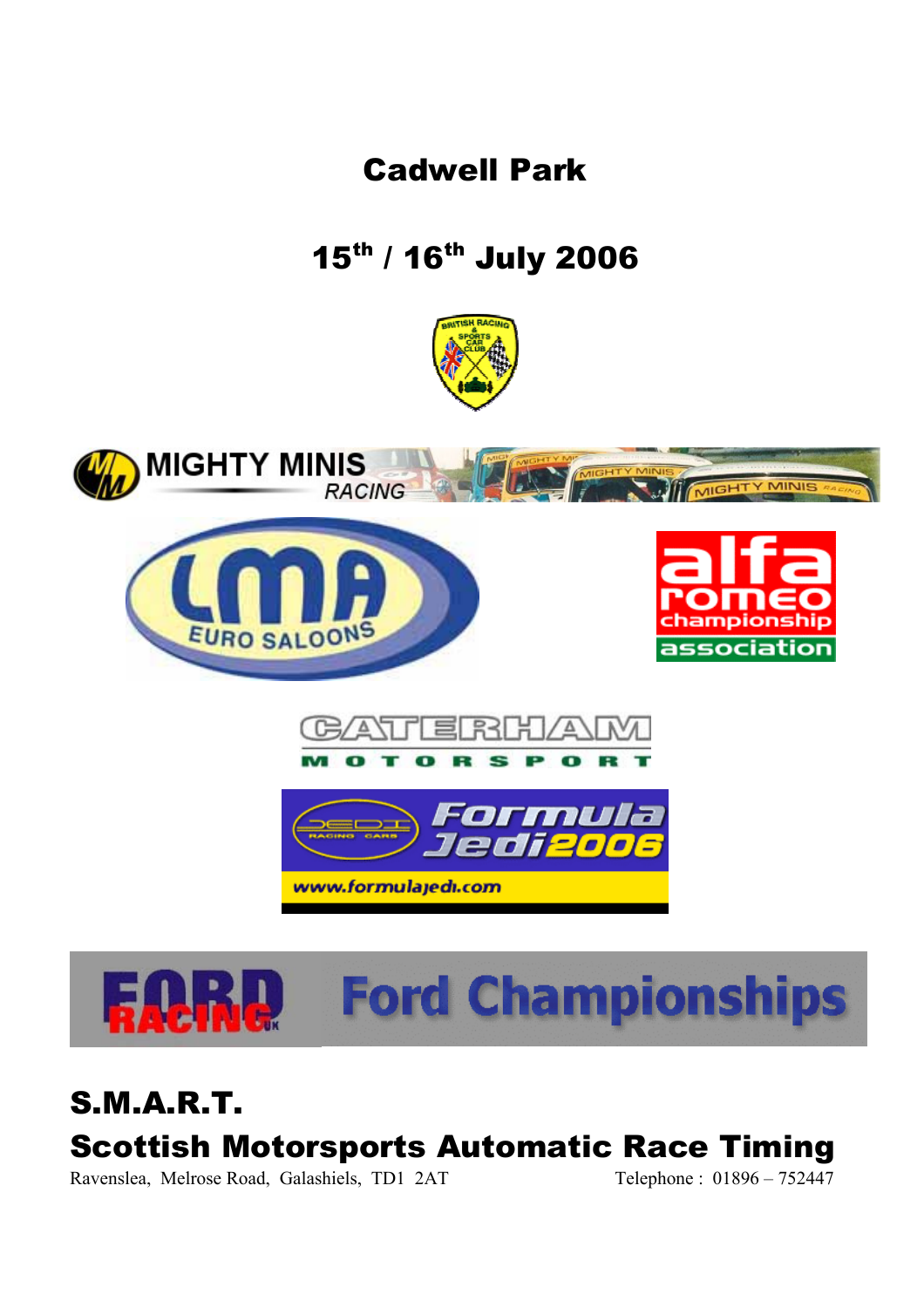| <b>BRSCC</b>                       |    |                                               |                     |      |                                 |                  |             |        | Sorted on Best Lap time |  |  |
|------------------------------------|----|-----------------------------------------------|---------------------|------|---------------------------------|------------------|-------------|--------|-------------------------|--|--|
|                                    |    | <b>BRSCC LMA Euro Saloon Car Championship</b> |                     |      | <b>Cadwell Park 2.173 Miles</b> |                  |             |        |                         |  |  |
| <b>Practice 1 - First Practice</b> |    |                                               |                     |      |                                 | 15/07/2006 08:00 |             |        |                         |  |  |
| <b>Practice</b>                    |    |                                               |                     |      |                                 |                  |             |        |                         |  |  |
| Pos                                |    | <b>No. Name</b>                               | <b>Make/Mode CC</b> |      | Laps                            | <b>Best Tm</b>   | <b>Diff</b> | In Lap | 2nd Best                |  |  |
| 1                                  | 30 | Simon BLANKLEY                                | <b>GHR Hond</b>     | 1996 | 4                               | 1:35.722         |             | 4      | 1:36.931                |  |  |
| 2                                  |    | John HAMMERSLEY                               | <b>Vauxhall C</b>   | 2000 | 9                               | 1:39.884         | $+4.162$    | 8      | 1:41.160                |  |  |
| 3                                  | 28 | <b>Tony SOPER</b>                             | Alfa Romer          | 2959 | 9                               | 1:42.061         | $+6.339$    | 6      | 1:42.112                |  |  |
| 4                                  | 91 | Peter FELIX                                   | <b>MG ZR</b>        | 1800 | 7                               | 1:42.374         | $+6.652$    | 5      | 1:42.438                |  |  |
| 5                                  | 9  | David ROBERTS                                 | <b>Rover Tom</b>    | 1994 | 9                               | 1:46.097         | $+10.375$   | 9      | 1:46.138                |  |  |
| 6                                  | 36 | Jason HOLMES                                  | <b>Rover Tom</b>    | 2000 | 9                               | 1:46.782         | $+11.060$   | 9      | 1:46.918                |  |  |
| 7                                  | 57 | <b>Jim MEPHAM</b>                             | <b>Renault Me</b>   | 1990 | 9                               | 1:46.986         | $+11.264$   | 9      | 1:47.654                |  |  |
| 8                                  | 60 | <b>Mark HAMMERSLET</b>                        | <b>Ford Fiesta</b>  | 1300 | 8                               | 1:52.485         | $+16.763$   | 6      | 1:52.743                |  |  |
| 9                                  | 40 | Simon JACKSON                                 | Vauxhall N          | 1600 | 6                               | 1:52.596         | $+16.874$   | 5      | 2:03.588                |  |  |
| 10                                 | 69 | <b>Tim MORGAN-BARRETT</b>                     | <b>VW Golf GT</b>   | 1781 | 7                               | 2:02.477         | $+26.755$   | 6      | 2:02.515                |  |  |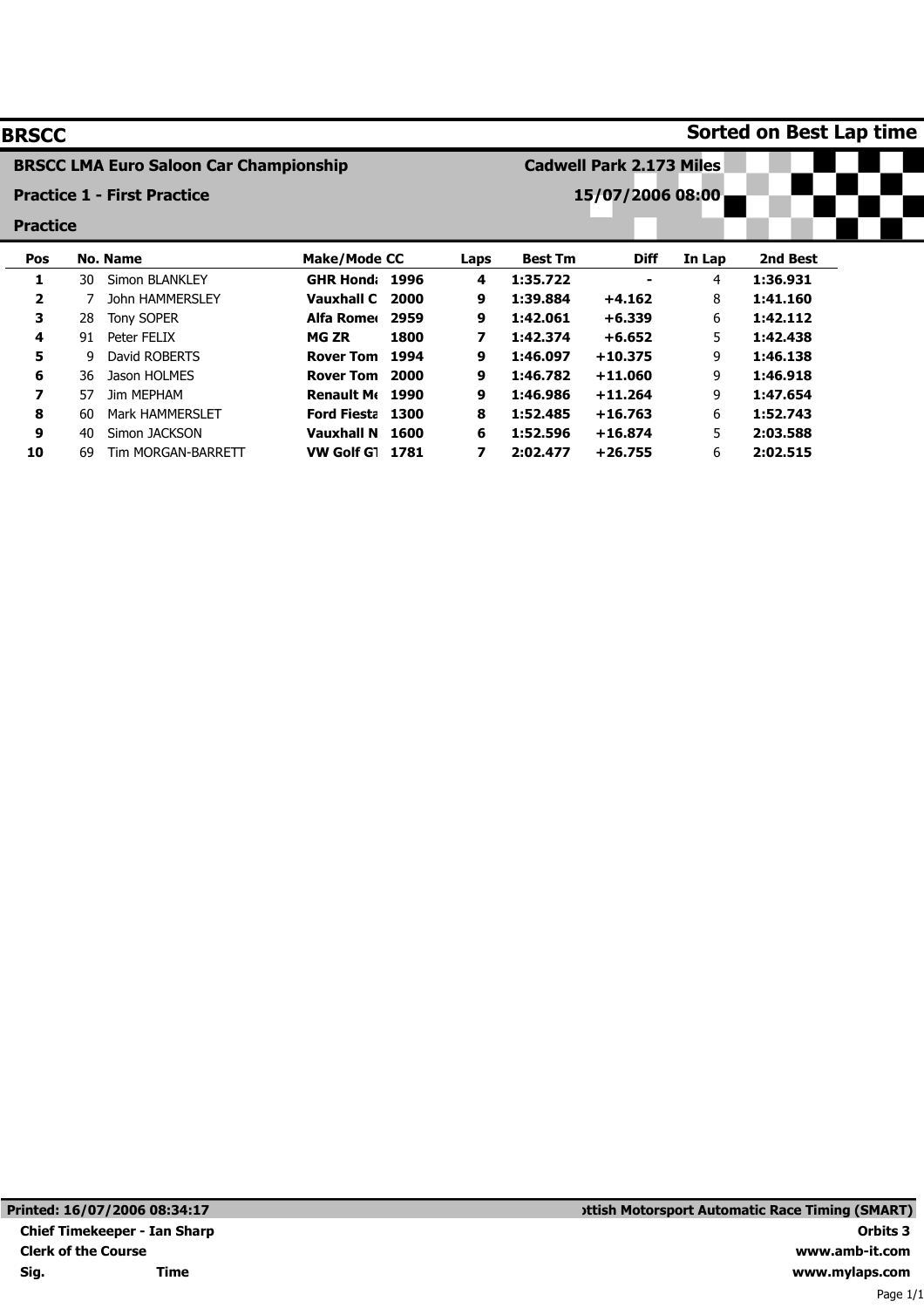# **BRSCC**

## **BRSCC LMA Euro Saloon Car Championship**

# **Practice 1 - First Practice**

### **Practice**

| <b>Practice</b>     |                              |             |                            |                    |                         |                          |                            |     |        |      |                    |
|---------------------|------------------------------|-------------|----------------------------|--------------------|-------------------------|--------------------------|----------------------------|-----|--------|------|--------------------|
| Lap                 | Lap Tm                       | Diff        | <b>Time of Day</b>         | Lap                | Lap Tm                  | <b>Diff</b>              | <b>Time of Day</b>         | Lap | Lap Tm | Diff | <b>Time of Day</b> |
|                     |                              |             |                            | $\mathbf{1}$       | -.---                   |                          | 9:17:05.716                |     |        |      |                    |
| (30) Simon BLANKLEY |                              |             |                            | 2                  | 1:57.274                | $+10.492$                | 9:19:02.990                |     |        |      |                    |
|                     |                              |             |                            | 3<br>4             | 1:51.982<br>1:49.334    | $+5.200$<br>$+2.552$     | 9:20:54.972<br>9:22:44.306 |     |        |      |                    |
| 1                   | -.---                        |             | 9:17:04.860                | 5                  | 1:48.462                | $+1.680$                 |                            |     |        |      |                    |
| $\mathbf 2$         | 1:43.863                     | $+8.141$    | 9:18:48.723                | 6                  | 1:47.347                | $+0.565$                 | 9:24:32.768<br>9:26:20.115 |     |        |      |                    |
| 3                   | 1:36.931                     | $+1.209$    | 9:20:25.654                | 7                  | 1:46.918                | $+0.136$                 | 9:28:07.033                |     |        |      |                    |
| $\overline{4}$      | 1:35.722                     | ÷,          | 9:22:01.376                | 8                  | 1:48.079                | $+1.297$                 | 9:29:55.112                |     |        |      |                    |
|                     | Best Tm: 1:35.722            |             |                            | 9                  | 1:46.782                |                          | 9:31:41.894                |     |        |      |                    |
|                     |                              |             |                            |                    | Best Tm: 1:46.782       |                          |                            |     |        |      |                    |
| (7) John HAMMERSLEY |                              |             |                            |                    |                         |                          |                            |     |        |      |                    |
| 1                   | $\sim$ , $\sim$ $\sim$       |             | 9:17:11.129                | (57) Jim MEPHAM    |                         |                          |                            |     |        |      |                    |
| $\overline{2}$      | 1:51.899                     | $+12.015$   | 9:19:03.028                |                    |                         |                          |                            |     |        |      |                    |
| 3                   | 1:45.926                     | $+6.042$    | 9:20:48.954                | $\mathbf{1}$       | -.---                   |                          | 9:17:30.515                |     |        |      |                    |
| $\overline{4}$      | 1:43.569                     | $+3.685$    | 9:22:32.523                | 2                  | 2:09.455                | $+22.469$                | 9:19:39.970                |     |        |      |                    |
| 5                   | 1:42.218                     | $+2.334$    | 9:24:14.741                | 3                  | 1:53.787                | $+6.801$                 | 9:21:33.757                |     |        |      |                    |
| 6                   | 1:43.232                     | $+3.348$    | 9:25:57.973                | 4                  | 1:49.003                | $+2.017$                 | 9:23:22.760                |     |        |      |                    |
| 7                   | 1:41.160                     | $+1.276$    | 9:27:39.133                | 5                  | 1:56.508                | $+9.522$                 | 9:25:19.268                |     |        |      |                    |
| 8                   | 1:39.884                     |             | 9:29:19.017                | 6                  | 1:50.262                | $+3.276$                 | 9:27:09.530                |     |        |      |                    |
| 9                   | 1:51.415                     | $+11.531$   | 9:31:10.432                | 7                  | 1:49.676                | $+2.690$                 | 9:28:59.206                |     |        |      |                    |
|                     | Best Tm: 1:39.884            |             |                            | 8                  | 1:47.654                | $+0.668$                 | 9:30:46.860                |     |        |      |                    |
|                     |                              |             |                            | 9                  | 1:46.986                | $\blacksquare$           | 9:32:33.846                |     |        |      |                    |
|                     |                              |             |                            |                    | Best Tm: 1:46.986       |                          |                            |     |        |      |                    |
| (28) Tony SOPER     |                              |             |                            |                    |                         |                          |                            |     |        |      |                    |
|                     |                              |             |                            |                    | (60) Mark HAMMERSLET    |                          |                            |     |        |      |                    |
| 1<br>$\overline{2}$ | $-2 - 1 - 1 = 0$<br>2:19.810 | $+37.749$   | 9:17:15.150<br>9:19:34.960 |                    |                         |                          |                            |     |        |      |                    |
| 3                   | 1:54.820                     | $+12.759$   | 9:21:29.780                | 1                  | $-2 - 1$                |                          | 9:17:14.977                |     |        |      |                    |
| $\overline{4}$      | 1:42.579                     | $+0.518$    | 9:23:12.359                | 2                  | 2:04.797                | $+12.312$                | 9:19:19.774                |     |        |      |                    |
| 5                   | 1:44.241                     | $+2.180$    | 9:24:56.600                | 3                  | 1:59.243                | $+6.758$                 | 9:21:19.017                |     |        |      |                    |
| 6                   | 1:42.061                     |             | 9:26:38.661                | 4                  | 1:56.108                | $+3.623$                 | 9:23:15.125                |     |        |      |                    |
| 7                   | 1:42.112                     | $+0.051$    | 9:28:20.773                | 5                  | 2:15.516                | $+23.031$                | 9:25:30.641                |     |        |      |                    |
| 8                   | 1:42.552                     | $+0.491$    | 9:30:03.325                | 6                  | 1:52.485                | $\blacksquare$           | 9:27:23.126                |     |        |      |                    |
| 9                   | 1:42.619                     | $+0.558$    | 9:31:45.944                | 7                  | 2:16.873                | $+24.388$                | 9:29:39.999                |     |        |      |                    |
|                     | Best Tm: 1:42.061            |             |                            | 8                  | 1:52.743                | $+0.258$                 | 9:31:32.742                |     |        |      |                    |
|                     |                              |             |                            |                    | Best Tm: 1:52.485       |                          |                            |     |        |      |                    |
| (91) Peter FELIX    |                              |             |                            |                    |                         |                          |                            |     |        |      |                    |
|                     |                              |             |                            | (40) Simon JACKSON |                         |                          |                            |     |        |      |                    |
| 1                   | $\sim$ , $\sim$ $\sim$       |             | 9:17:23.486                |                    |                         |                          |                            |     |        |      |                    |
| $\overline{2}$      | 1:56.196                     | $+13.822$   | 9:19:19.682                | 1                  | $-2 - 1$                |                          | 9:17:17.510                |     |        |      |                    |
| 3                   | 1:44.699                     | $+2.325$    | 9:21:04.381                | $\overline{2}$     | 2:14.809                | $+22.213$                | 9:19:32.319                |     |        |      |                    |
| 4                   | 1:42.438                     | $+0.064$    | 9:22:46.819                | p3                 | 3:56.232<br>2:03.588    | $+2:03.636$              | 9:23:28.552                |     |        |      |                    |
| 5                   | 1:42.374                     |             | 9:24:29.193                | 4<br>5             | 1:52.596                | $+10.992$                | 9:25:32.140<br>9:27:24.736 |     |        |      |                    |
| p6                  | 2:57.544                     | $+1:15.170$ | 9:27:26.738                | p6                 | 3:22.409                | $+1:29.813$              | 9:30:47.146                |     |        |      |                    |
| 7                   | 1:50.471                     | $+8.097$    | 9:29:17.209                |                    | Best Tm: 1:52.596       |                          |                            |     |        |      |                    |
|                     | Best Tm: 1:42.374            |             |                            |                    |                         |                          |                            |     |        |      |                    |
|                     |                              |             |                            |                    | (69) Tim MORGAN-BARRETT |                          |                            |     |        |      |                    |
| (9) David ROBERTS   |                              |             |                            |                    |                         |                          |                            |     |        |      |                    |
| 1                   |                              |             | 9:17:35.962                | 1                  | $-1$                    |                          | 9:17:22.049                |     |        |      |                    |
| $\overline{2}$      | $\sim$<br>2:19.850           | $+33.753$   | 9:19:55.812                | 2                  | 2:17.758                | $+15.281$                | 9:19:39.807                |     |        |      |                    |
| 3                   | 1:52.562                     | $+6.465$    | 9:21:48.374                | 3                  | 2:06.975                | $+4.498$                 | 9:21:46.782                |     |        |      |                    |
| 4                   | 1:55.030                     | $+8.933$    | 9:23:43.404                | 4                  | 2:07.752                | $+5.275$                 | 9:23:54.534                |     |        |      |                    |
| 5                   | 1:48.819                     | $+2.722$    | 9:25:32.223                | 5                  | 2:04.435                | $+1.958$                 | 9:25:58.969                |     |        |      |                    |
| 6                   | 1:46.765                     | $+0.668$    | 9:27:18.988                | 6                  | 2:02.477                | $\overline{\phantom{a}}$ | 9:28:01.446                |     |        |      |                    |
| $\overline{7}$      | 1:46.138                     | $+0.041$    | 9:29:05.126                | 7                  | 2:02.515                | $+0.038$                 | 9:30:03.961                |     |        |      |                    |

| FIQUUCE 1 - I IISL FIQUU |  |  |
|--------------------------|--|--|
|                          |  |  |
|                          |  |  |

#### **Lap** 1 2 3 4 5 6 7 8 9 Best Tm: 1:46.782 **Lap Tm -.--- 1:57.274 1:51.982 1:49.334 1:48.462 1:47.347 1:46.918 1:48.079 1:46.782 Diff** +10.492 +5.200 +2.552 +1.680 +0.565 +0.136 +1.297 - **Time of Day** 9:17:05.716 9:19:02.990 9:20:54.972 9:22:44.306 9:24:32.768 9:26:20.115 9:28:07.033 9:29:55.112 9:31:41.894

**Cadwell Park 2.173 Miles**

**15/07/2006 08:00**

#### (57) Jim MEPHAM 1 2 3 4 5 6 7 8 9 Best Tm: 1:46.986 **-.--- 2:09.455 1:53.787 1:49.003 1:56.508 1:50.262 1:49.676 1:47.654 1:46.986** +22.469 +6.801 +2.017 +9.522 +3.276 +2.690 +0.668 - 9:17:30.515 9:19:39.970 9:21:33.757 9:23:22.760 9:25:19.268 9:27:09.530 9:28:59.206 9:30:46.860 9:32:33.846

| (60) Mark HAMMERSLET |                   |           |             |  |  |  |  |  |
|----------------------|-------------------|-----------|-------------|--|--|--|--|--|
|                      |                   |           |             |  |  |  |  |  |
| 1                    |                   |           | 9:17:14.977 |  |  |  |  |  |
| $\overline{2}$       | 2:04.797          | $+12.312$ | 9:19:19.774 |  |  |  |  |  |
| 3                    | 1:59.243          | $+6.758$  | 9:21:19.017 |  |  |  |  |  |
| 4                    | 1:56.108          | $+3.623$  | 9:23:15.125 |  |  |  |  |  |
| 5                    | 2:15.516          | $+23.031$ | 9:25:30.641 |  |  |  |  |  |
| 6                    | 1:52.485          |           | 9:27:23.126 |  |  |  |  |  |
| 7                    | 2:16.873          | $+24.388$ | 9:29:39.999 |  |  |  |  |  |
| 8                    | 1:52.743          | $+0.258$  | 9:31:32.742 |  |  |  |  |  |
|                      | Best Tm: 1:52.485 |           |             |  |  |  |  |  |

| (40) Simon JACKSON |                   |             |             |  |  |  |  |
|--------------------|-------------------|-------------|-------------|--|--|--|--|
|                    |                   |             |             |  |  |  |  |
| 1                  |                   |             | 9:17:17.510 |  |  |  |  |
| $\mathcal{P}$      | 2:14.809          | $+22.213$   | 9:19:32.319 |  |  |  |  |
| p3                 | 3:56.232          | $+2:03.636$ | 9:23:28.552 |  |  |  |  |
| 4                  | 2:03.588          | $+10.992$   | 9:25:32.140 |  |  |  |  |
| 5                  | 1:52.596          |             | 9:27:24.736 |  |  |  |  |
| p6                 | 3:22.409          | $+1:29.813$ | 9:30:47.146 |  |  |  |  |
|                    | Best Tm: 1:52.596 |             |             |  |  |  |  |

| (69) Tim MORGAN-BARRETT |                   |           |             |  |  |  |  |
|-------------------------|-------------------|-----------|-------------|--|--|--|--|
|                         |                   |           |             |  |  |  |  |
| 1                       |                   |           | 9:17:22.049 |  |  |  |  |
| 2                       | 2:17.758          | $+15.281$ | 9:19:39.807 |  |  |  |  |
| 3                       | 2:06.975          | $+4.498$  | 9:21:46.782 |  |  |  |  |
| 4                       | 2:07.752          | $+5.275$  | 9:23:54.534 |  |  |  |  |
| 5                       | 2:04.435          | $+1.958$  | 9:25:58.969 |  |  |  |  |
| 6                       | 2:02.477          |           | 9:28:01.446 |  |  |  |  |
| 7                       | 2:02.515          | $+0.038$  | 9:30:03.961 |  |  |  |  |
|                         | Best Tm: 2:02.477 |           |             |  |  |  |  |

(36) Jason HOLMES

Best Tm: 1:46.097

**1:46.855 1:46.097**

+0.758 -

9:30:51.981 9:32:38.078

8 9

**Printed: 16/07/2006 08:34:59 Chief Timekeeper - Ian Sharp Clerk of the Course Sig. Time**

# **ottish Motorsport Automatic Race Timing (SMART) Orbits 3 www.amb-it.com www.mylaps.com**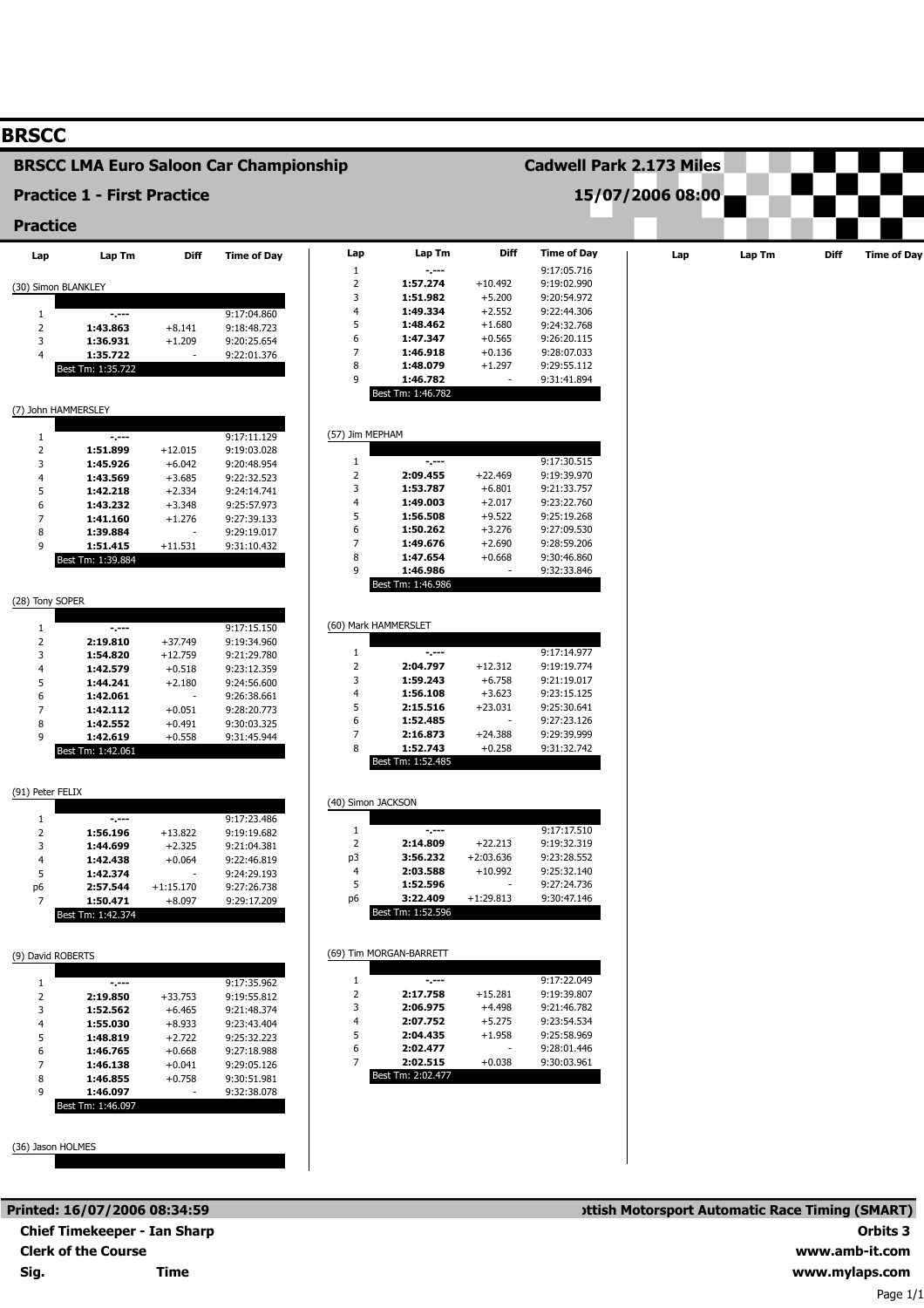| <b>BRSCC</b>                                  |    |                                   |                             |           |                |                                 |           |                          |                 | <b>Sorted on Laps</b> |                |
|-----------------------------------------------|----|-----------------------------------|-----------------------------|-----------|----------------|---------------------------------|-----------|--------------------------|-----------------|-----------------------|----------------|
| <b>BRSCC LMA Euro Saloon Car Championship</b> |    |                                   |                             |           |                | <b>Cadwell Park 2.173 Miles</b> |           |                          |                 |                       |                |
|                                               |    | Race 1 - First Race               |                             |           |                |                                 |           | 15/07/2006 12:20         |                 |                       |                |
|                                               |    | Race (20:00 Time)                 |                             |           |                |                                 |           |                          |                 |                       |                |
| Pos                                           |    | No. Name                          | <b>Make/Model</b>           | <b>CC</b> | <b>Class C</b> | Laps                            | Total Tm  |                          | Diff Avg. Speed | <b>Best Tm</b>        | In Lap         |
|                                               | 91 | Peter FELIX                       | MG ZR                       | 1800      | <b>ESC</b>     | 12                              | 20:29.910 | $\overline{\phantom{a}}$ | 76.326          | 1:41.715              | 10             |
|                                               | 28 | <b>Tony SOPER</b>                 | Alfa Romeo GTV              | 2959      | <b>ESA</b>     | 12                              | 20:30.278 | $+0.368$                 | 76.303          | 1:40.832              | 5              |
| 3                                             | 36 | Jason HOLMES                      | Rover Tomcat                | 2000      | <b>ESB</b>     | 12                              | 21:24.216 | $+54.306$                | 73,098          | 1:44.597              | 5              |
| 4                                             | 57 | <b>Jim MEPHAM</b>                 | Renault Megane              | 1990      | <b>ESC</b>     | 12                              | 21:31.504 | $+1:01.594$              | 72.685          | 1:46.271              | 11             |
| 5                                             | 40 | Simon JACKSON                     | Vauxhall Nova Gsi           | 1600      | <b>ESE</b>     | 11                              | 20:44.577 | 1 Lap                    | 69.141          | 1:51.084              | 9              |
| 6                                             | 60 | <b>Mark HAMMERSLET</b>            | Ford Fiesta                 | 1300      | <b>ESD</b>     | 11                              | 22:02.778 | $+1:18.201$              | 65.053          | 1:55.165              | 2              |
| $\overline{\mathbf{z}}$                       | 69 | <b>Tim MORGAN-BARRETT</b>         | <b>VW Golf GTi</b>          | 1781      | <b>ESC</b>     | 11                              | 22:06.871 | $+1:22.294$              | 64.852          | 1:57.604              | $\overline{7}$ |
|                                               |    | Not Classified $(80\% = 10$ Laps) |                             |           |                |                                 |           |                          |                 |                       |                |
| <b>DNF</b>                                    | ٩  | David ROBERTS                     | Rover Tomcat                | 1994      | <b>ECB</b>     | 9                               | 16:54.857 | $\overline{\phantom{a}}$ | 69.374          | 1:44.588              | 5              |
| <b>DNF</b>                                    |    | <b>John HAMMERSLEY</b>            | <b>Vauxhall Cavalier ST</b> | 2000      | <b>ESA</b>     | 7                               | 15:15.129 |                          | 59,838          | 1:58.834              | 3              |
| <b>DNF</b>                                    | 30 | Simon BLANKLEY                    | <b>GHR Honda</b>            | 1996      | <b>ESA</b>     | 0                               | 2.041     |                          |                 | -.---                 | $\mathbf 0$    |

### **Announcements**

New Track Record (1:41.715) for BRSCC Euro Sal. (C) by Peter FELIX. New Track Record (1:44.588) for BRSCC Euro Sal. (B) by David ROBERTS.

| <b>Margin of Victory</b>            | Avg. Speed | <b>Best Lap Tm</b> | <b>Best Spd</b> | <b>Best Lap by</b>                          |
|-------------------------------------|------------|--------------------|-----------------|---------------------------------------------|
| $+0.368$                            | 76.326     | 1:40.832           | 77.583          | [28] Tony SOPER                             |
| Printed: 16/07/2006 08:35:28        |            |                    |                 | sh Motorsport Automatic Race Timing (SMART) |
| <b>Chief Timekeeper - Ian Sharp</b> |            |                    |                 | Orbits 3                                    |
| <b>Clerk of the Course</b>          |            |                    |                 | www.amb-it.com                              |
| Sig.                                | Time       |                    |                 | www.mylaps.com                              |
|                                     |            |                    |                 | Page 1/1                                    |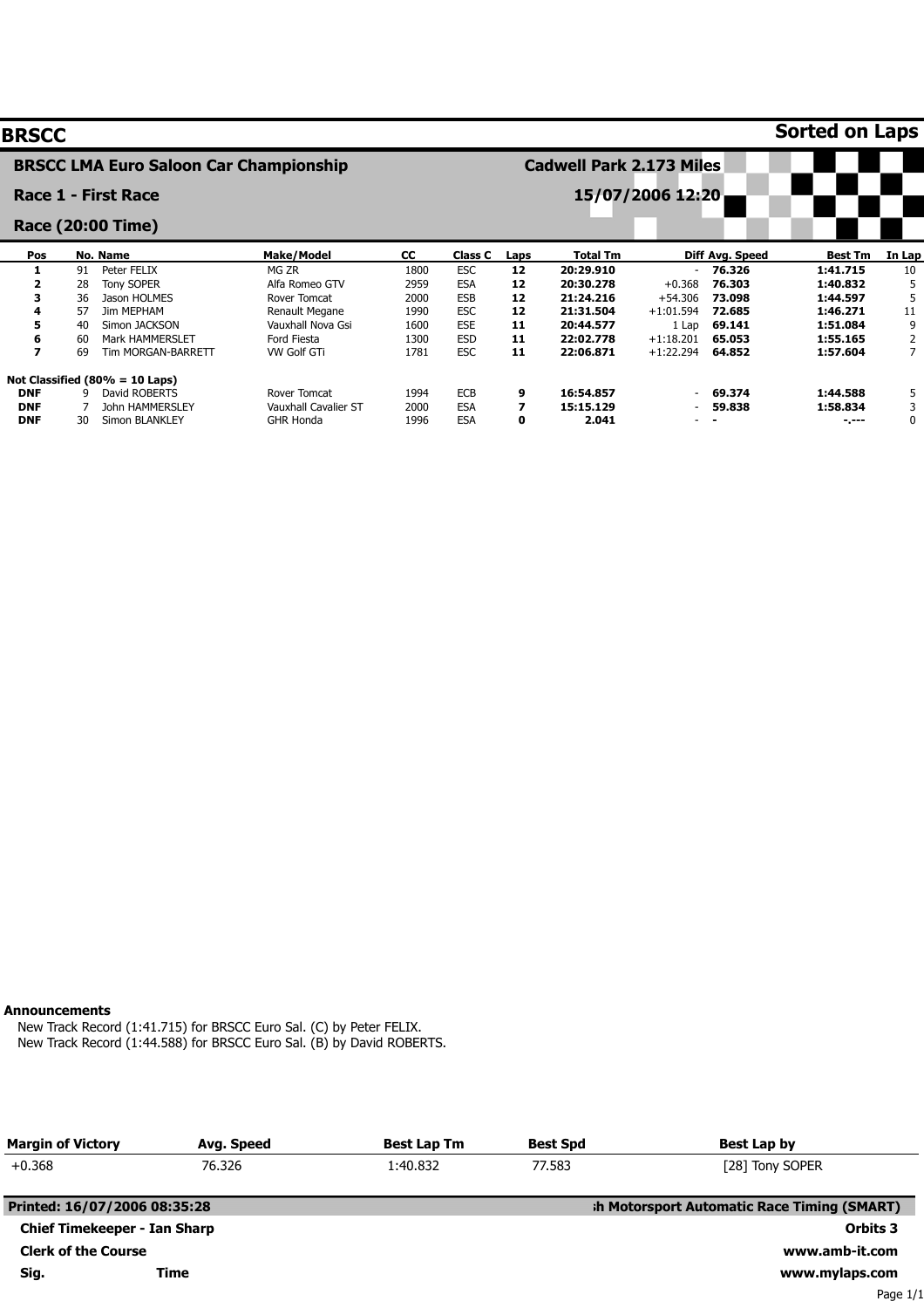## **BRSCC**

# **BRSCC LMA Euro Saloon Car Championship**

**Lap**

Best Tm: 1:46.271

**Lap Tm**

**Diff**

**Time of Day**

**Cadwell Park 2.173 Miles**

**15/07/2006 12:20**

**Race 1 - First Race**

## **Race (20:00 Time)**

| Lap               | Lap Tm               | Diff                 | <b>Time of Day</b>           |
|-------------------|----------------------|----------------------|------------------------------|
| (91) Peter FELIX  |                      |                      |                              |
|                   |                      |                      |                              |
| 1                 | 1:45.324             | $+3.609$             | 13:32:26.759                 |
| 2<br>3            | 1:42.508<br>1:41.829 | $+0.793$<br>$+0.114$ | 13:34:09.267<br>13:35:51.096 |
| 4                 | 1:42.088             | $+0.373$             | 13:37:33.184                 |
| 5                 | 1:41.858             | $+0.143$             | 13:39:15.042                 |
| 6                 | 1:41.952             | $+0.237$             | 13:40:56.994                 |
| 7                 | 1:42.203             | $+0.488$             | 13:42:39.197                 |
| 8                 | 1:41.720             | $+0.005$             | 13:44:20.917                 |
| 9                 | 1:42.030             | $+0.315$             | 13:46:02.947                 |
| 10                | 1:41.715             |                      | 13:47:44.662                 |
| 11                | 1:42.327             | $+0.612$             | 13:49:26.989                 |
| 12                | 1:41.988             | $+0.273$             | 13:51:08.977                 |
|                   | Best Tm: 1:41.715    |                      |                              |
| (28) Tony SOPER   |                      |                      |                              |
|                   |                      |                      |                              |
| 1                 | 1:47.266             | $+6.434$             | 13:32:28.514                 |
| 2                 | 1:42.848             | $+2.016$             | 13:34:11.362                 |
| 3                 | 1:41.814             | $+0.982$             | 13:35:53.176                 |
| 4                 | 1:41.335             | $+0.503$             | 13:37:34.511                 |
| 5                 | 1:40.832             |                      | 13:39:15.343                 |
| 6                 | 1:41.871             | $+1.039$             | 13:40:57.214                 |
| 7<br>8            | 1:42.476<br>1:42.009 | $+1.644$<br>$+1.177$ | 13:42:39.690<br>13:44:21.699 |
| 9                 | 1:41.816             | $+0.984$             | 13:46:03.515                 |
| 10                | 1:41.511             | $+0.679$             | 13:47:45.026                 |
| 11                | 1:42.587             | $+1.755$             | 13:49:27.613                 |
| 12                | 1:41.732             | $+0.900$             | 13:51:09.345                 |
|                   | Best Tm: 1:40.832    |                      |                              |
|                   |                      |                      |                              |
| (36) Jason HOLMES |                      |                      |                              |
|                   |                      |                      |                              |
| 1                 | 1:49.317             | $+4.720$             | 13:32:31.396                 |
| 2<br>3            | 1:46.390<br>1:45.840 | $+1.793$<br>$+1.243$ | 13:34:17.786                 |
| 4                 | 1:45.004             | $+0.407$             | 13:36:03.626<br>13:37:48.630 |
| 5                 | 1:44.597             |                      | 13:39:33.227                 |
| 6                 | 1:44.695             | $+0.098$             | 13:41:17.922                 |
| 7                 | 1:46.198             | $+1.601$             | 13:43:04.120                 |
| 8                 | 1:46.691             | $+2.094$             | 13:44:50.811                 |
| 9                 | 1:48.439             | $+3.842$             | 13:46:39.250                 |
| 10                | 1:47.688             | $+3.091$             | 13:48:26.938                 |
| 11                | 1:48.133             | $+3.536$             | 13:50:15.071                 |
| 12                | 1:48.212             | $+3.615$             | 13:52:03.283                 |
|                   | ш                    |                      |                              |
|                   |                      |                      |                              |
| (57) Jim MEPHAM   |                      |                      |                              |
| 1                 | 1:51.161             | +4.890               | 13:32:33.552                 |
| 2                 | 1:48.214             | +1.943               | 13:34:21.766                 |
| 3                 | 1:46.936             | $+0.665$             | 13:36:08.702                 |
| 4                 | 1:47.323             | $+1.052$             | 13:37:56.025                 |
| 5                 | 1:47.344             | $+1.073$             | 13:39:43.369                 |
| 6                 | 1:47.068             | $+0.797$             | 13:41:30.437                 |
| 7                 | 1:47.326             | $+1.055$             | 13:43:17.763                 |
| 8                 | 1:46.687             | $+0.416$             | 13:45:04.450<br>13:46:50.903 |
| 9<br>10           | 1:46.453<br>1:47.012 | $+0.182$<br>$+0.741$ | 13:48:37.915                 |
| 11                | 1:46.271             |                      | 13:50:24.186                 |
| 12                | 1:46.385             | $+0.114$             | 13:52:10.571                 |
|                   |                      |                      |                              |

| Printed: 16/07/2006 08:35:53        |
|-------------------------------------|
| <b>Chief Timekeeper - Ian Sharp</b> |
| <b>Clerk of the Course</b>          |
| Time                                |
|                                     |

| 1                          | 1:54.092                      | $+3.008$             | 13:32:36.986                 |
|----------------------------|-------------------------------|----------------------|------------------------------|
| 2                          | 1:53.085                      | $+2.001$<br>$+2.489$ | 13:34:30.071<br>13:36:23.644 |
| 3<br>4                     | 1:53.573<br>1:53.580          | $+2.496$             | 13:38:17.224                 |
| 5                          | 1:52.258                      | $+1.174$             | 13:40:09.482                 |
| 6                          | 1:52.547                      | $+1.463$             | 13:42:02.029                 |
| 7                          | 1:51.456                      | $+0.372$             | 13:43:53.485                 |
| 8                          | 1:51.313                      | $+0.229$             | 13:45:44.798                 |
| 9                          | 1:51.084                      |                      | 13:47:35.882                 |
| 10                         | 1:53.599                      | $+2.515$             | 13:49:29.481                 |
| 11                         | 1:54.163                      | $+3.079$             | 13:51:23.644                 |
|                            | Best Tm: 1:51.084             |                      |                              |
|                            |                               |                      |                              |
|                            | (60) Mark HAMMERSLET          |                      |                              |
| 1                          | 1:58.048                      | $+2.883$             | 13:32:41.052                 |
| 2                          | 1:55.165                      |                      | 13:34:36.217                 |
| 3                          | 1:56.277                      | $+1.112$             | 13:36:32.494                 |
| 4                          | 2:06.077                      | $+10.912$            | 13:38:38.571                 |
| 5                          | 2:07.530                      | $+12.365$            | 13:40:46.101                 |
| 6                          | 2:03.140                      | +7.975               | 13:42:49.241                 |
| 7<br>8                     | 1:57.935<br>1:57.726          | $+2.770$<br>$+2.561$ | 13:44:47.176<br>13:46:44.902 |
| 9                          | 1:58.912                      | $+3.747$             | 13:48:43.814                 |
| 10                         | 2:00.589                      | $+5.424$             | 13:50:44.403                 |
| 11                         | 1:57.442                      | $+2.277$             | 13:52:41.845                 |
|                            | Best Tm: 1:55.165             |                      |                              |
|                            |                               |                      |                              |
|                            | (69) Tim MORGAN-BARRETT       |                      |                              |
|                            |                               |                      |                              |
| 1                          | 2:03.736                      | $+6.132$             | 13:32:47.717                 |
| 2                          | 2:02.206                      | +4.602               | 13:34:49.923                 |
| 3                          | 2:01.164                      | $+3.560$             | 13:36:51.087                 |
| 4                          | 2:00.905                      | $+3.301$             | 13:38:51.992                 |
| 5                          | 2:00.019                      | $+2.415$             | 13:40:52.011                 |
| 6<br>7                     | 1:59.854<br>1:57.604          | $+2.250$             | 13:42:51.865                 |
| 8                          | 1:59.054                      | $+1.450$             | 13:44:49.469<br>13:46:48.523 |
| 9                          | 1:59.101                      | +1.497               | 13:48:47.624                 |
|                            | 1:58.851                      | $+1.247$             | 13:50:46.475                 |
|                            | 1:59.463                      | $+1.859$             | 13:52:45.938                 |
|                            | Best Tm: 1:57.604             |                      |                              |
|                            |                               |                      |                              |
| 10<br>11                   | (9) David ROBERTS             |                      |                              |
| 1                          | 1:50.543                      | $+5.955$             | 13:32:32.450                 |
|                            | 1:46.666                      | $+2.078$             | 13:34:19.116                 |
|                            | 1:45.722                      | $+1.134$             | 13:36:04.838                 |
|                            | 1:45.033                      | $+0.445$             | 13:37:49.871                 |
|                            | 1:44.588                      |                      | 13:39:34.459                 |
|                            | 1:45.886                      | $+1.298$             | 13:41:20.345                 |
| 2<br>3<br>4<br>5<br>6<br>7 | 1:52.719                      | $+8.131$             | 13:43:13.064                 |
| 8                          | 2:04.575                      | $+19.987$            | 13:45:17.639                 |
| 9                          | 2:16.285<br>Best Tm: 1:44.588 | $+31.697$            | 13:47:33.924                 |

#### **Lap** 1 2 3 4 5 6 7 Best Tm: 1:58.834 **Lap Tm 2:05.867 2:03.777 1:58.834 1:59.825 1:59.867 2:16.438 2:42.168 Diff** +7.033 +4.943 - +0.991 +1.033 +17.604 +43.334 **Time of Day** 13:32:53.287 13:34:57.064 13:36:55.898 13:38:55.723 13:40:55.590 13:43:12.028 13:45:54.196

(30) Simon BLANKLEY

Best Tm: -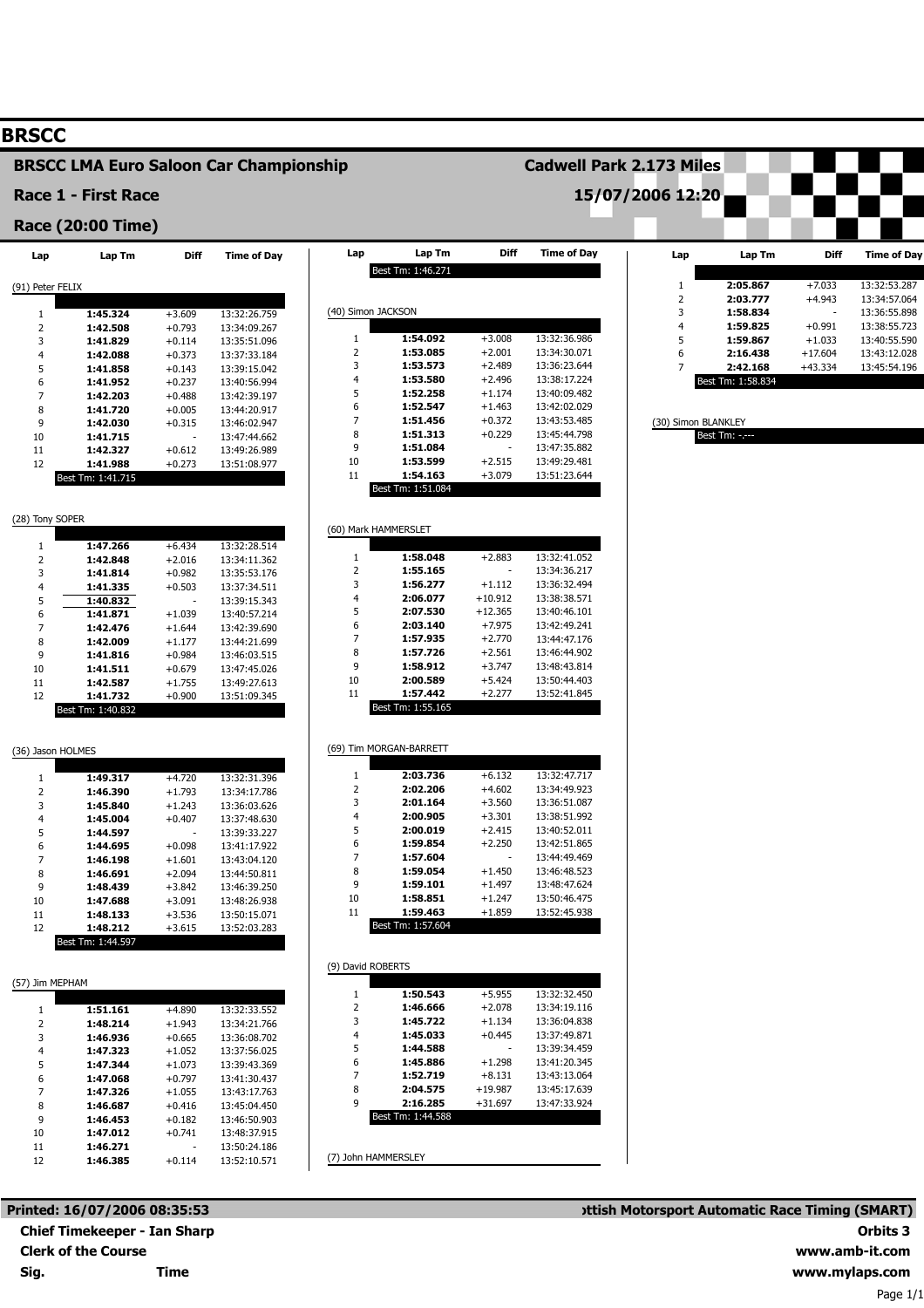| <b>BRSCC</b>                                  |                                   |                   |      |            |      |                                 |                          |                 | <b>Sorted on Laps</b> |        |
|-----------------------------------------------|-----------------------------------|-------------------|------|------------|------|---------------------------------|--------------------------|-----------------|-----------------------|--------|
| <b>BRSCC LMA Euro Saloon Car Championship</b> |                                   |                   |      |            |      | <b>Cadwell Park 2.173 Miles</b> |                          |                 |                       |        |
|                                               | Race 9 - Second Race              |                   |      |            |      |                                 | 16/07/2006 11:01         |                 |                       |        |
|                                               | Race (20:00 Time)                 |                   |      |            |      |                                 |                          |                 |                       |        |
| Pos                                           | No. Name                          | <b>Make/Model</b> | CC.  | Class C    | Laps | Total Tm                        |                          | Diff Avg. Speed | <b>Best Tm</b>        | In Lap |
|                                               | <b>Tony SOPER</b><br>28           | Alfa Romeo GTV    | 2959 | <b>ESA</b> | 12   | 20:09.996                       |                          | $-77.582$       | 1:39.558              | 3      |
| $\overline{2}$                                | Peter FELIX<br>91                 | MG ZR             | 1800 | <b>ESC</b> | 12   | 21:16.375                       | $+1:06.379$              | 73.547          | 1:41.594              | 6      |
| 3                                             | 36<br>Jason HOLMES                | Rover Tomcat      | 2000 | <b>ESB</b> | 12   | 21:17.284                       | $+1:07.288$              | 73.495          | 1:45.234              | 10     |
| 4                                             | 57<br>Jim MEPHAM                  | Renault Megane    | 1990 | <b>ESC</b> | 12   | 21:24.747                       | $+1:14.751$              | 73.068          | 1:45.732              | 12     |
| 5.                                            | 60<br><b>Mark HAMMERSLET</b>      | Ford Fiesta       | 1300 | <b>ESD</b> | 11   | 20:33.051                       | 1 Lap                    | 69.787          | 1:50.247              | 11     |
| 6                                             | 40<br>Simon JACKSON               | Vauxhall Nova Gsi | 1600 | <b>ESE</b> | 11   | 20:33.627                       | $+0.576$                 | 69.754          | 1:49.833              | 10     |
| $\overline{\phantom{a}}$                      | 69<br>Tim MORGAN-BARRETT          | VW Golf GTi       | 1781 | <b>ESC</b> | 10   | 20:16.425                       | 2 Laps                   | 64.310          | 1:59.472              | 5      |
|                                               | Not Classified $(80\% = 10$ Laps) |                   |      |            |      |                                 |                          |                 |                       |        |
| <b>DNF</b>                                    | q<br>David ROBERTS                | Rover Tomcat      | 1994 | <b>ECB</b> | з    | 6:35.531                        | $\overline{\phantom{a}}$ | 59.334          | 1:48.912              | 2      |

## **Announcements**

New Track Record (1:41.594) for BRSCC Euro Sal. (C) by Peter FELIX.

| <b>Margin of Victory</b>            | Avg. Speed | <b>Best Lap Tm</b> | <b>Best Spd</b> | <b>Best Lap by</b>                          |  |  |
|-------------------------------------|------------|--------------------|-----------------|---------------------------------------------|--|--|
| $+1:06.379$                         | 77.582     | 1:39.558           | 78.575          | [28] Tony SOPER                             |  |  |
| Printed: 16/07/2006 12:24:46        |            |                    |                 | sh Motorsport Automatic Race Timing (SMART) |  |  |
| <b>Chief Timekeeper - Ian Sharp</b> | Time       | Orbits 3           |                 |                                             |  |  |
| <b>Clerk of the Course</b>          |            |                    |                 | www.amb-it.com                              |  |  |
| Sig.                                |            |                    |                 | www.mylaps.com                              |  |  |
|                                     |            |                    |                 | Page 1/1                                    |  |  |